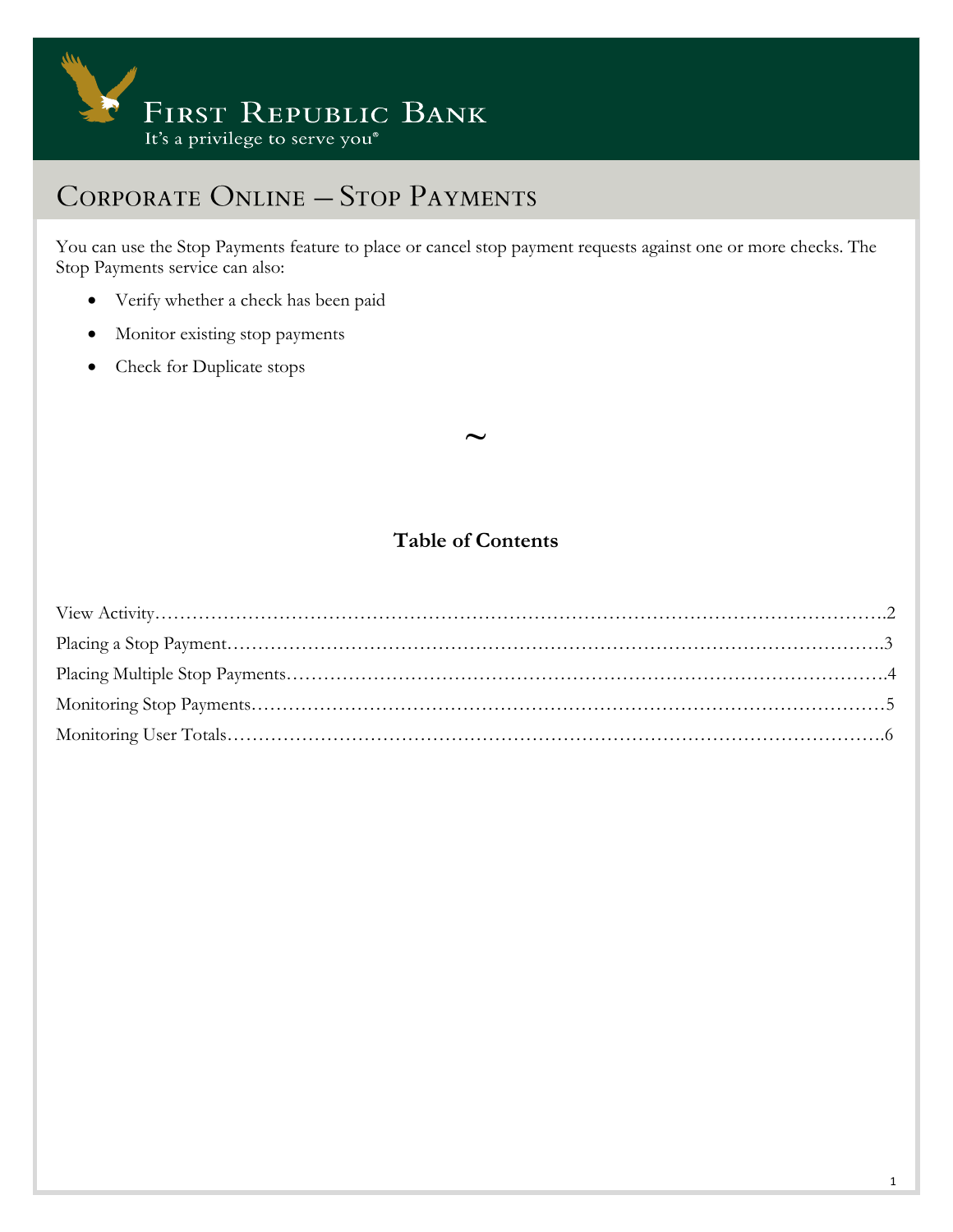

### **View Activity**

Before placing a stop payment, you can review an account's activity for all checks paid.

| It's a privilege to serve you ® | <b>FIRST REPUBLIC BANK</b>                                                          |
|---------------------------------|-------------------------------------------------------------------------------------|
| Home                            | All Activity   Stop Payments   Monitor                                              |
| <b>Balances</b>                 | View All Activity                                                                   |
| <b>Transfers</b>                | Choose the Account and Inquiry, then choose 'View Results' to view inquiry results. |
| 0<br>Reporting                  | $\mathbf{2}$<br>Select Account<br>Account Number*<br>Lookup<br>$\cdot$              |
| <b>Stops and Inquiries</b>      | Select Inquiry $\sqrt{\sqrt{2}}$<br>Inquiry Type *<br>3 <sup>1</sup>                |
| <b>Positive Pay</b>             |                                                                                     |
| <b>ACH Payments</b>             |                                                                                     |
| <b>Wire Transfers</b>           |                                                                                     |
| <b>Wire Activity</b>            |                                                                                     |
| <b>Documents</b>                |                                                                                     |
| <b>Statements</b>               |                                                                                     |
| <b>Bill Payment</b>             |                                                                                     |
| Setup                           |                                                                                     |
| <b>a</b> Sign Out               |                                                                                     |

- 1. Click **Stops and Inquiries** from the navigation bar on the left.
- 2. Select the **Account Number** to view its activity.
- 3. Select the **Inquiry Type** for the transaction search.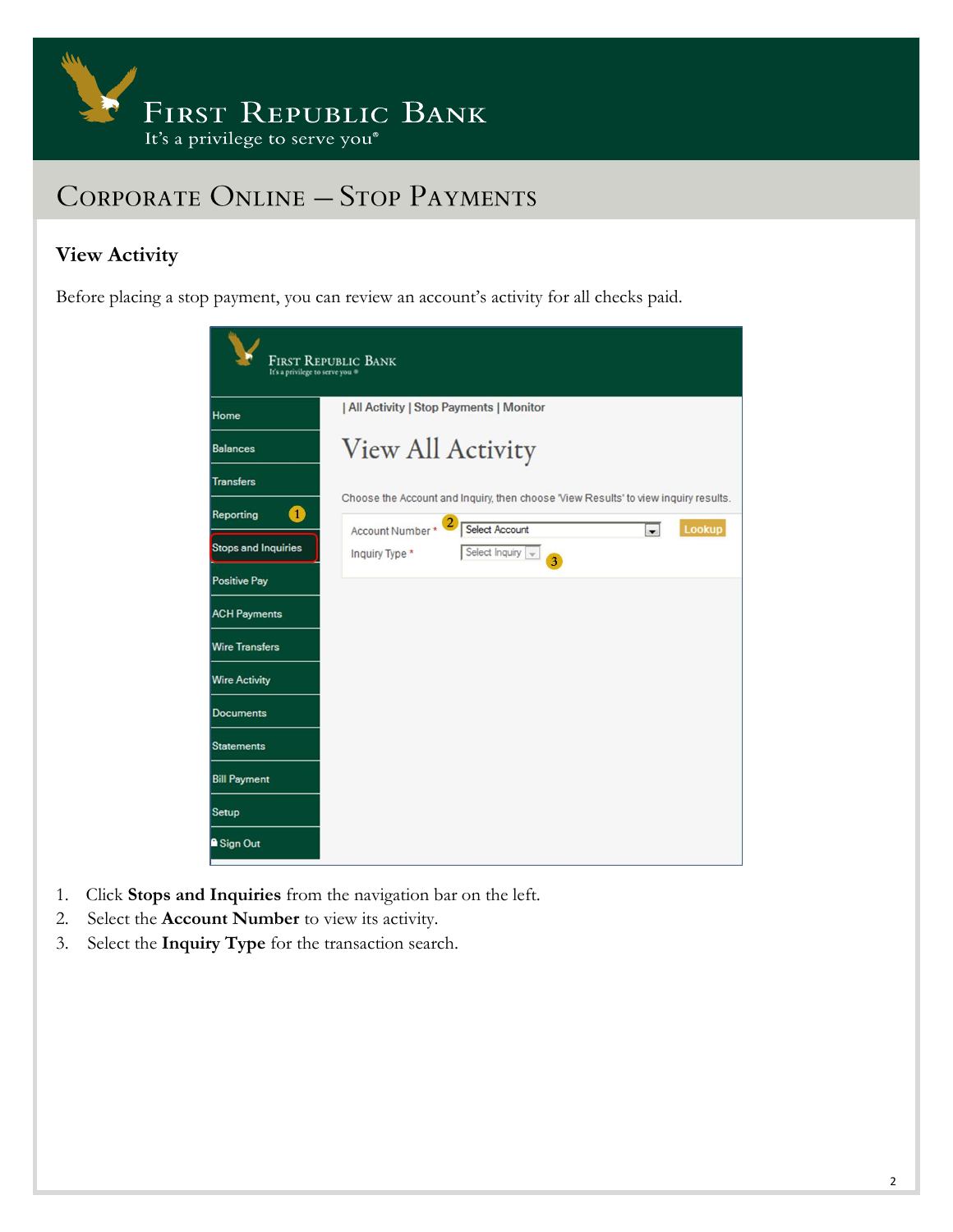### **Placing a Single Stop Payment**



- 1. Hover over **Stop Payments** and click on **Single Stop**.
- 2. Select the account number from the drop down menu or via the Lookup button.
- 3. Enter in the check serial number.
- 4. Enter in the check amount.
- 5. Enter in the payee name on the check.
- 6. Click the **Action** drop-down list and select the action: **Place Stop** or **Cancel Stop**.
- 7. Click the **Reason** drop-down list and select the reason for placing or canceling the stop payment.
- 8. Click **Check Paid Items** to review whether the check has already been paid.
- 9. Click **Duplicate Search** to review whether a stop payment has already been placed.
- 10. Click **Submit** to place the stop payment or cancel an existing stop payment.

Note: Stop payments are effective for three (3) years.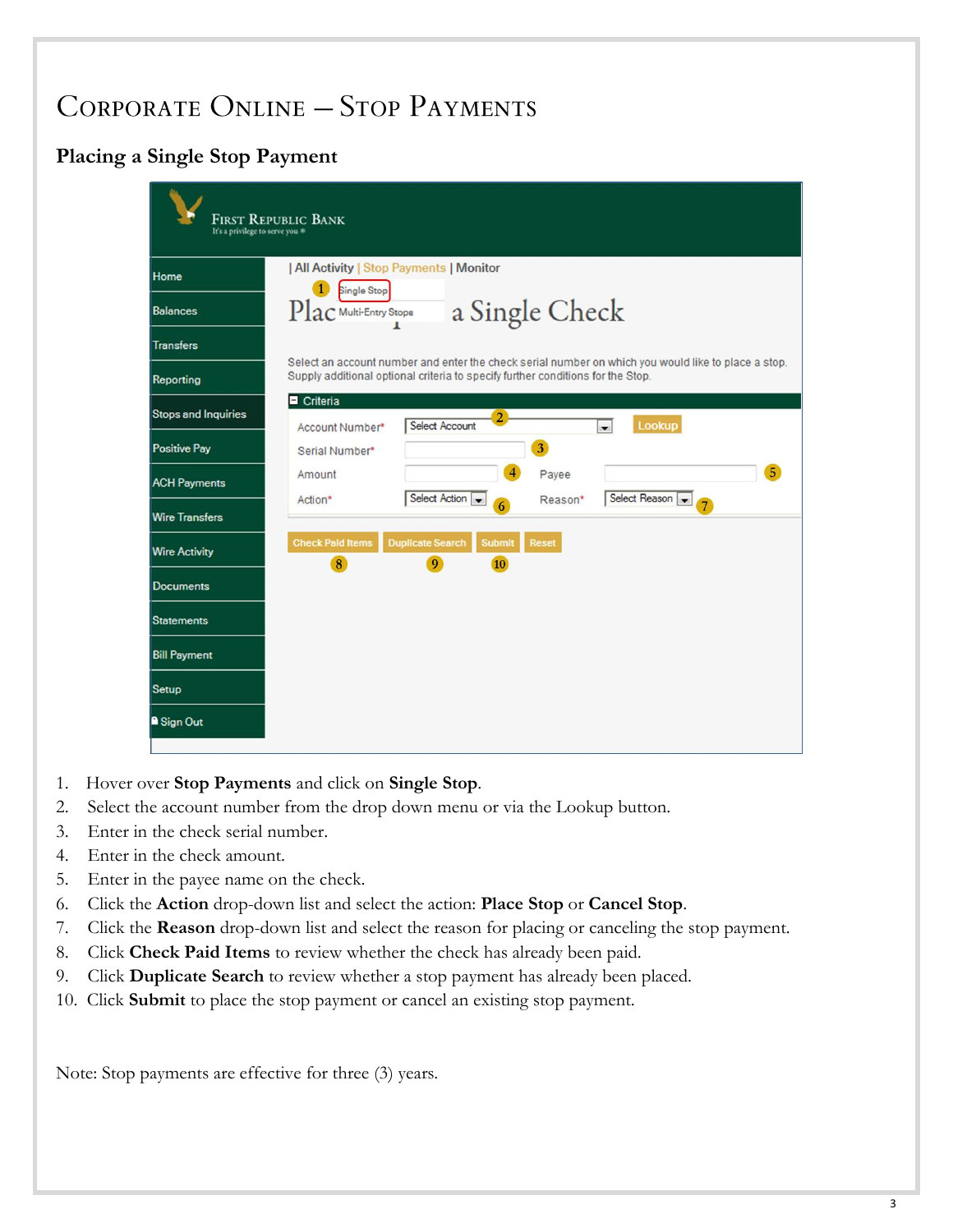### **Placing Multiple Stop Payments**

| <b>FIRST REPUBLIC BANK</b><br>It's a privilege to serve you ® |         |                                                                  |                  |                            |                                    |                                                                                                                                                                                                                                                                                               | Call Us |
|---------------------------------------------------------------|---------|------------------------------------------------------------------|------------------|----------------------------|------------------------------------|-----------------------------------------------------------------------------------------------------------------------------------------------------------------------------------------------------------------------------------------------------------------------------------------------|---------|
| Home                                                          |         | All Activity   Stop Payments   Monitor                           |                  |                            |                                    |                                                                                                                                                                                                                                                                                               |         |
| <b>Balances</b>                                               |         | Single Stop<br>Req <del>Multi-Entry Stope 1</del> > Multi Checks |                  |                            |                                    |                                                                                                                                                                                                                                                                                               |         |
| <b>Transfers</b>                                              |         |                                                                  |                  |                            |                                    |                                                                                                                                                                                                                                                                                               |         |
| Reporting                                                     |         | or Cancel Single Stop(s) to submit.                              |                  |                            |                                    | Select an action from the drop-down list and then select the check boxes next to the rows you want to include. Click View Totals to view the<br>total dollar amount of selected rows. Click Check Status to see if other actions have been taken against the check. Click Send Single Stop(s) |         |
| <b>Stops and Inquiries</b>                                    |         | Place Single Stops v 2                                           |                  |                            |                                    |                                                                                                                                                                                                                                                                                               |         |
| <b>Positive Pay</b>                                           |         | <b>Account Number</b>                                            |                  | <b>Serial Number</b>       | <b>Reason</b>                      |                                                                                                                                                                                                                                                                                               |         |
| <b>ACH Payments</b>                                           | 3)<br>m | Select Account -                                                 | Lookup           |                            | Select Reason -                    |                                                                                                                                                                                                                                                                                               |         |
| <b>Wire Transfers</b>                                         | E<br>G  | Select Account -<br>Select Account -                             | Lookup<br>Lookup |                            | Select Reason -<br>Select Reason - |                                                                                                                                                                                                                                                                                               |         |
| <b>Wire Activity</b>                                          | 匣       | Select Account -                                                 | Lookup           |                            | Select Reason -<br>Select Reason v |                                                                                                                                                                                                                                                                                               |         |
| <b>Documents</b>                                              | F       | Select Account -<br><b>Clear Unchecked</b><br><b>View Counts</b> | Lookup           | <b>Send Single Stop(s)</b> |                                    |                                                                                                                                                                                                                                                                                               |         |
| <b>Statements</b>                                             |         | $\overline{5}$<br>$\overline{4}$                                 |                  | 6                          |                                    |                                                                                                                                                                                                                                                                                               |         |
| <b>Bill Payment</b>                                           |         |                                                                  |                  |                            |                                    |                                                                                                                                                                                                                                                                                               |         |
| Setup                                                         |         |                                                                  |                  |                            |                                    |                                                                                                                                                                                                                                                                                               |         |
| <b>a</b> Sign Out                                             |         |                                                                  |                  |                            |                                    |                                                                                                                                                                                                                                                                                               |         |

- 1. Hover over **Stop Payments** and click on **Multi-Entry Stop**.
- 2. Select from the drop down menu the action to be performed: **Place Single Stops** or **Cancel Single Stops**.
- 3. Enter in the criteria: **Account Number**, **Check Serial Number**, and **Reason**.
- 4. Click **View Counts** to review the number of stops/cancellations being performed.
- 5. Click **Clear Unchecked** to reset any selected items.
- 6. Click **Send Single Stop(s)** to submit the stops/cancellations.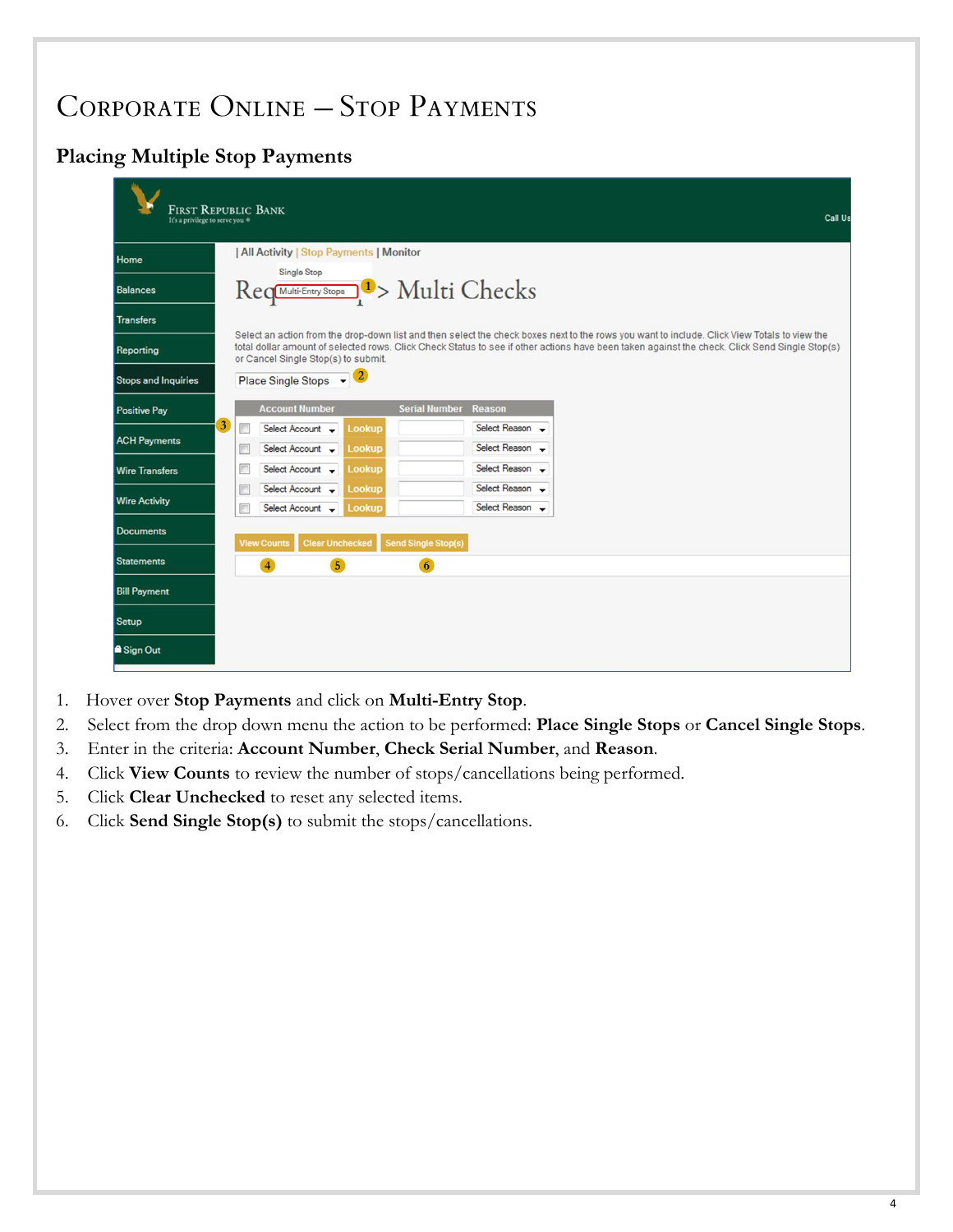### **Monitor – Stop Payments**

To review stop payments that have been placed, use the Monitor feature:

| All Activity   Stop Payments   Monitor<br>Stop Paymer Totals | Stop Payments   1<br>$\mathcal{L}$ |                                                                                                           |   |
|--------------------------------------------------------------|------------------------------------|-----------------------------------------------------------------------------------------------------------|---|
|                                                              |                                    | Enter your monitor criteria in the form fields below, then choose "View Results' to view inquiry results. |   |
| Criteria<br>Account Number*                                  | All Accounts                       | Lookup<br>$\blacksquare$                                                                                  |   |
| <b>Status</b>                                                | All<br>$\overline{\phantom{a}}$    |                                                                                                           |   |
| <b>From Serial Number</b>                                    | $\overline{2}$                     | <b>To Serial Number</b>                                                                                   |   |
| From Check Amount                                            |                                    | <b>To Check Amount</b>                                                                                    |   |
| From Stop Entry Date                                         | E                                  | To Stop Entry Date                                                                                        | E |
| Payee                                                        |                                    | <b>Trace ID</b>                                                                                           |   |
| $3\overline{)}$                                              |                                    |                                                                                                           |   |
| <b>View Results</b><br><b>Reset</b>                          |                                    |                                                                                                           |   |

- 1. Hover over **Monitor** and click on **Stop Payments**.
- 2. Enter in the search criteria: **Account Number**, **Status**, **Check Serial Number** range, **Check Amount** range, **Stop Entry Date** range, **Payee Name**, and/or **Trace ID**.
- 3. Click **View Results**.